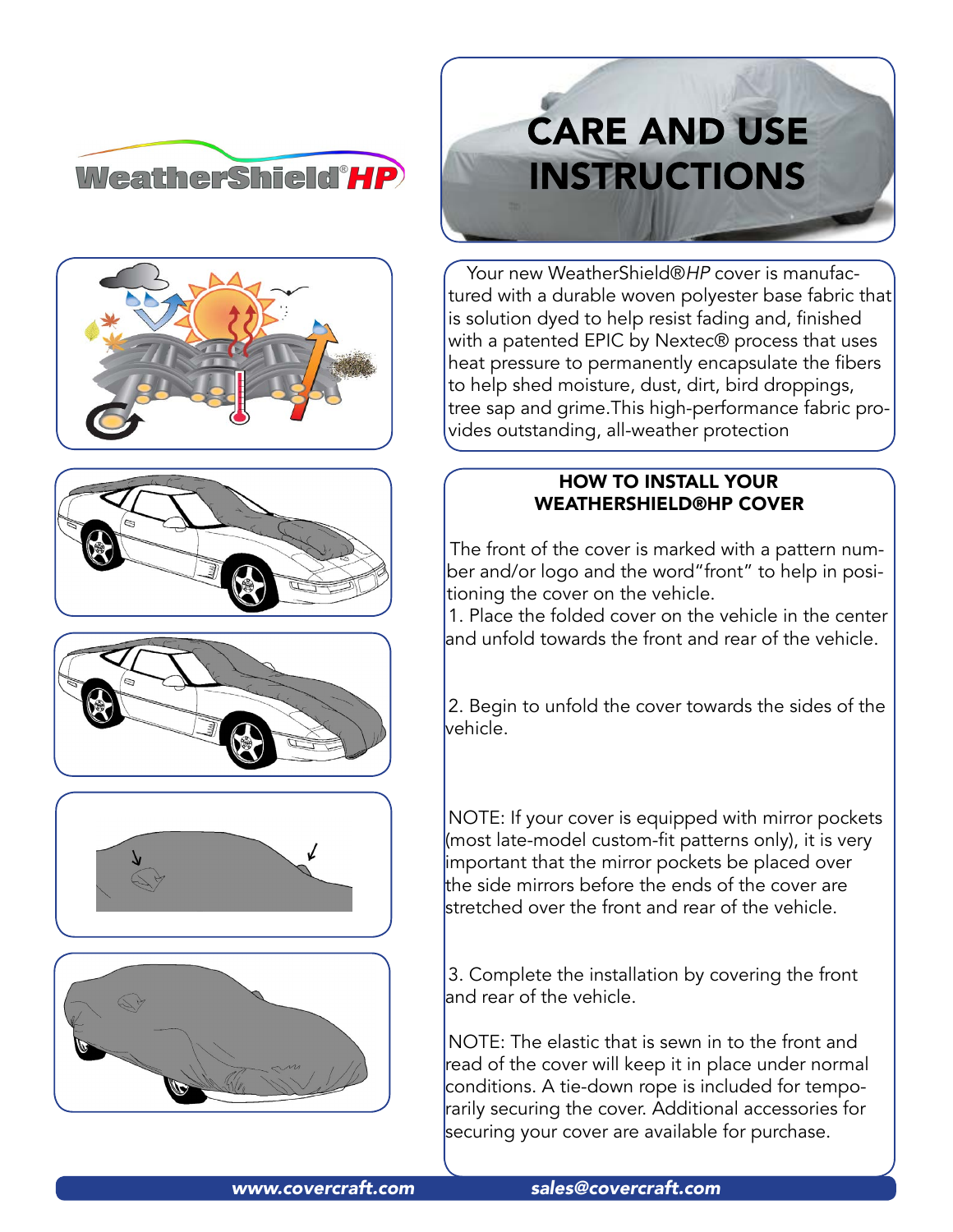## HOW TO REMOVE YOUR WEATHERSHIELD®HP COVER

The following procedure will make it easier to remove and install the cover whenever it is used. 1. Release both ends of the cover from under the bumpers.

2. Fold up both sides onto the top of the vehicle into a long pile approximately 2 feet(60 cm) wide.

3. Start at the front of the vehicle and fold the cover in three foot (1 meter) folds from the front to the back.

NOTE: Using these Installation and Removal procedures each time, you will find that it should only take about a minute to install or remove the cover.







## HOW TO INSTALL AN ANTENNA GROMMET ON YOUR WEATHERSHIELD®HP COVER

If your vehicle has an outside radio antenna which will not retract flush with the vehicle body, you will have to provide an opening in the cover. We have included a non-corrosive plastic grommet set for the antenna opening.

1. The most accurate way to make an antenna opening is to remove the antenna and install the cover on the vehicle, making sure it is properly aligned and positioned. Using a sharp pencil, punch a hole through the fabric at the antenna location. Be careful to avoid hitting the vehicle finish with the pencil. If the antenna is not easily removed, see procedure #2.

2. Place the cover on the vehicle except for the fender or body panel where the antenna is located. For example, if the antenna is located on the front passenger side fender, roll or fold the cover away from the antenna and cover all the remaining area of the vehicle. (Do not attempt to place the cover over the top of the antenna.) Center the cover, align both seams with the roof edges and be sure the cover is pulled down evenly over the front and rear bumpers. Carefully unfold the portion of the cover that is next to the antenna and position it next to the base of the antenna. Recheck the overall positioning of the cover to make sure it has not moved on the vehicle. Make sure the cover lies flat over the hood and roof areas of the vehicle. Mark the cover with the location of the antenna base and make a hole with a sharp pencil.

3. Use sharp scissors to make the hole opening 3/4 inch in diameter and install the grommet as shown in the photo. The outside grommet ring fit is very tight.

4. Place the cover on a clean, hard surface. Position the inside grommet through the opening you made and then secure the outside grommet snap-ring in place using a rubber mallet.

**IMPORTANT:** When installing the cover, place the grommet over the antenna before placing the mirror pockets over the mirrors.

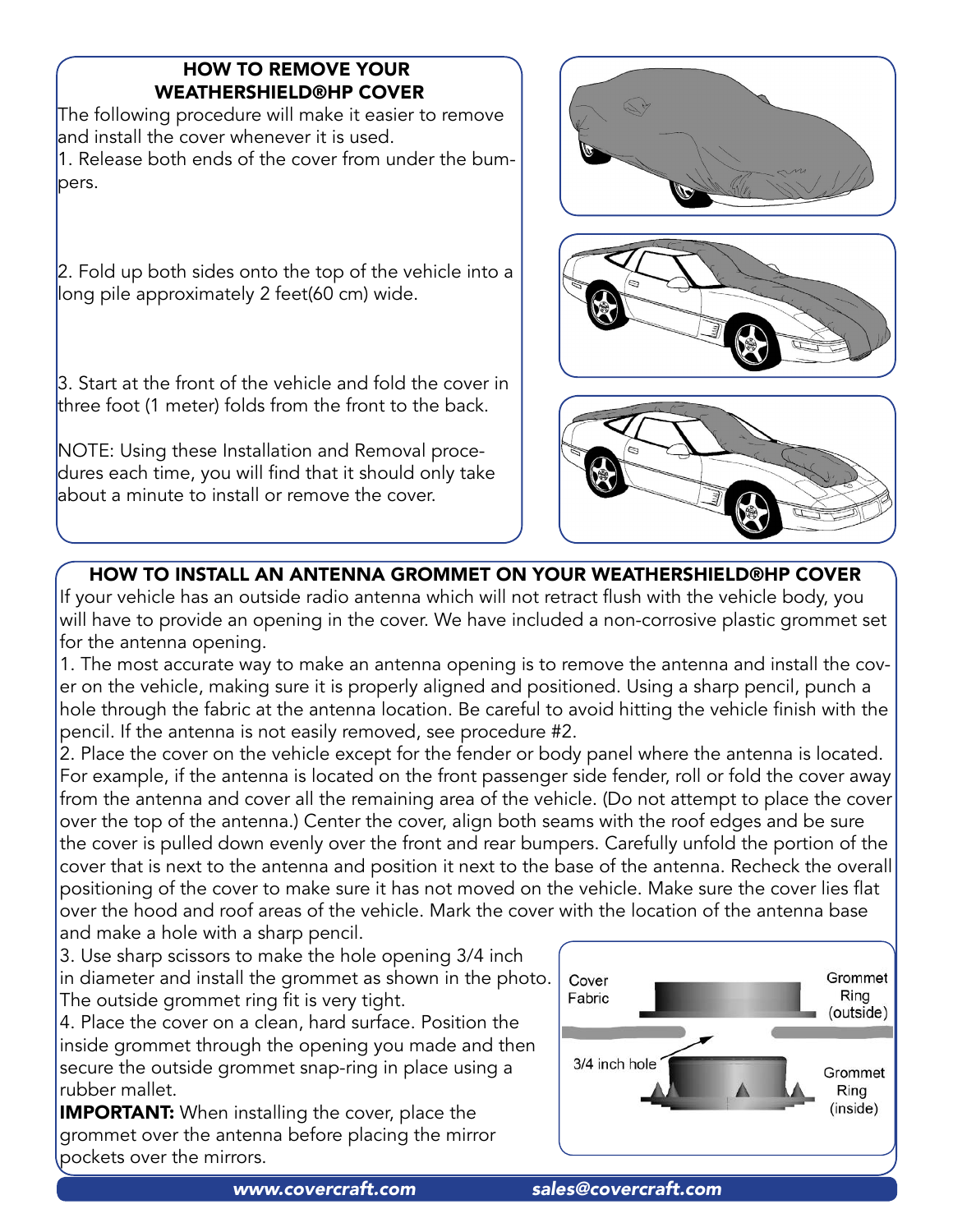#### HOW TO CLEAN YOUR WEATHERSHIELD®HP COVER

1. Place the cover in a large, commercial washing machine without an agitator.

2. Use COLD water.

3. Use powdered laundry detergent that has NO softeners or bleach. The quantity of detergent is dependent on the type of detergent, type of washer and the size of the load. You should review the machine's manual for recommended detergent quantities.

4. Use the GENTLE cycle, if available.

5. Rinse the cover at least twice (2x) more after the normal cycle to remove all of the detergent.

6. Dry in dryer on hot temperatures. NO softener, dryer sheets or other additives shoud be used in the dryer.

IMPORTANT: To avoid damaging the fabric, it is important that the washer and dryer be designed to handle this much fabric.

#### \*\*Remember to rinse at least twice!

\*\*Remember to dry in a dryer - the heat helps rejuvenate the patented polymer finish on the fabric.

Car cover fabric performance can be severely affected by contaminants (dirt, dust, grease, etc.) that build up on and within the material. It can cause the windshield and paint to become dirty and "fogged" as well as create "wicking"; a process where the contaminants actually pull water through the fabric. This may nullify any water resistant properties the fabric may have had. Cleaning your cover will help to keep your vehicle clean and increase the service life of the cover.

## LIMITED FOUR (4) YEAR WARRANTY

WEATHERSHIELD®HP fabric covers are warranted for four (4) years from the date of purchase, to the original purchaser. Be sure to save your original purchase receipt. Warranty coverage protects against defects in material and workmanship, as well as the fabric becoming unserviceable during normal use. After factory inspection, we will repair or replace the cover or specific panels judged to be unusable. This Limited Warranty does not cover fading, which occurs naturally on all products used outdoors.

> To process a warranty claim, contact: CAR COVER DIVISION 100 Enterprise Blvd. Pauls Valley, OK 73075 405-238-9651 M-F 8am to 4pm CST [sales@covercraft.com](mailto:sales@covercraft.com)

Be sure to review the CAUTIONS AND WARNINGS section of this manual for important information regarding the proper use of your cover.